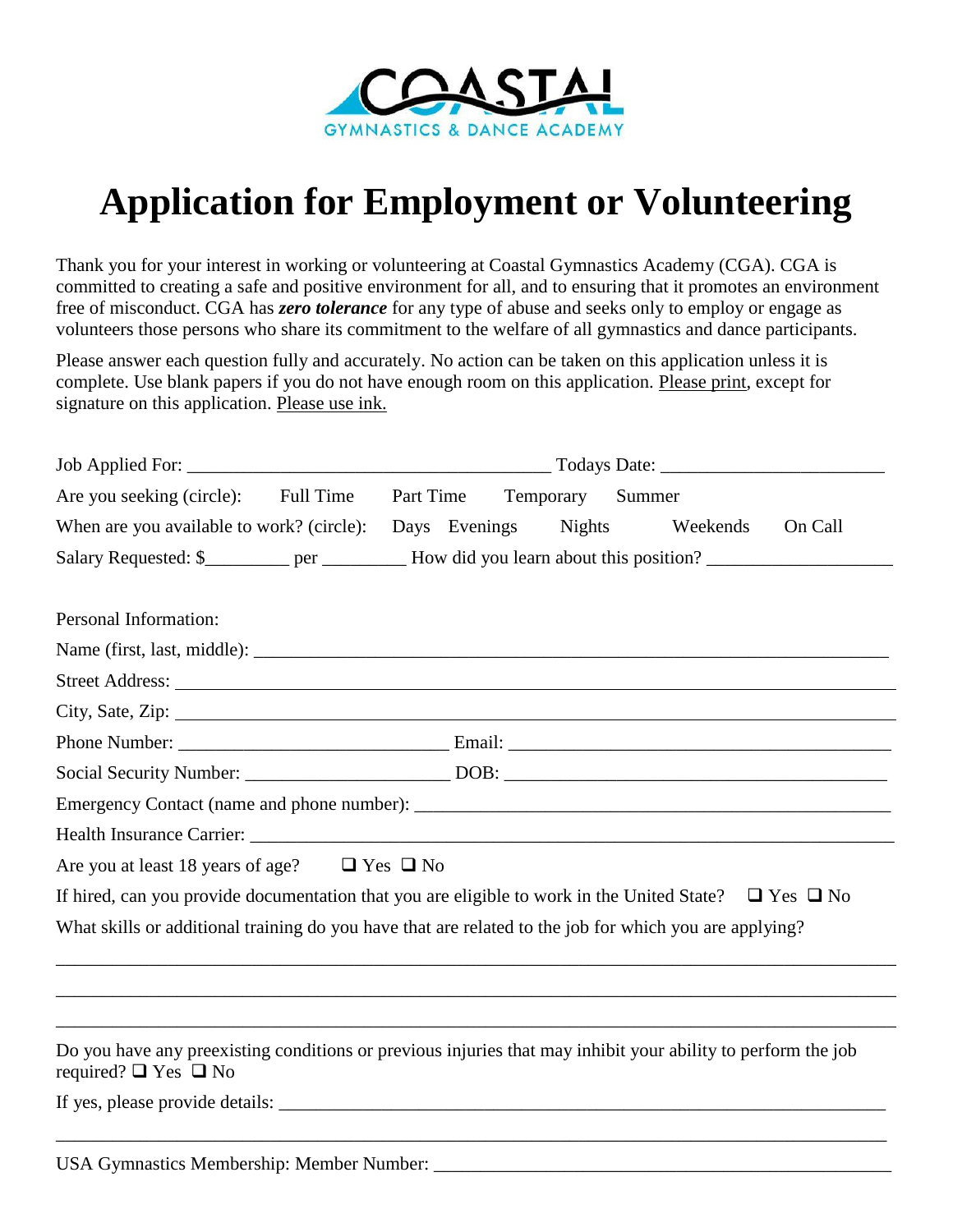

# Employment History (complete even if you has resume attached)

Account for all periods of time including military service and any periods of unemployment. List your most current employment first. If self-employed, provide company name and business references. Note: Offered employment may be contingent upon acceptable references from current and former employees.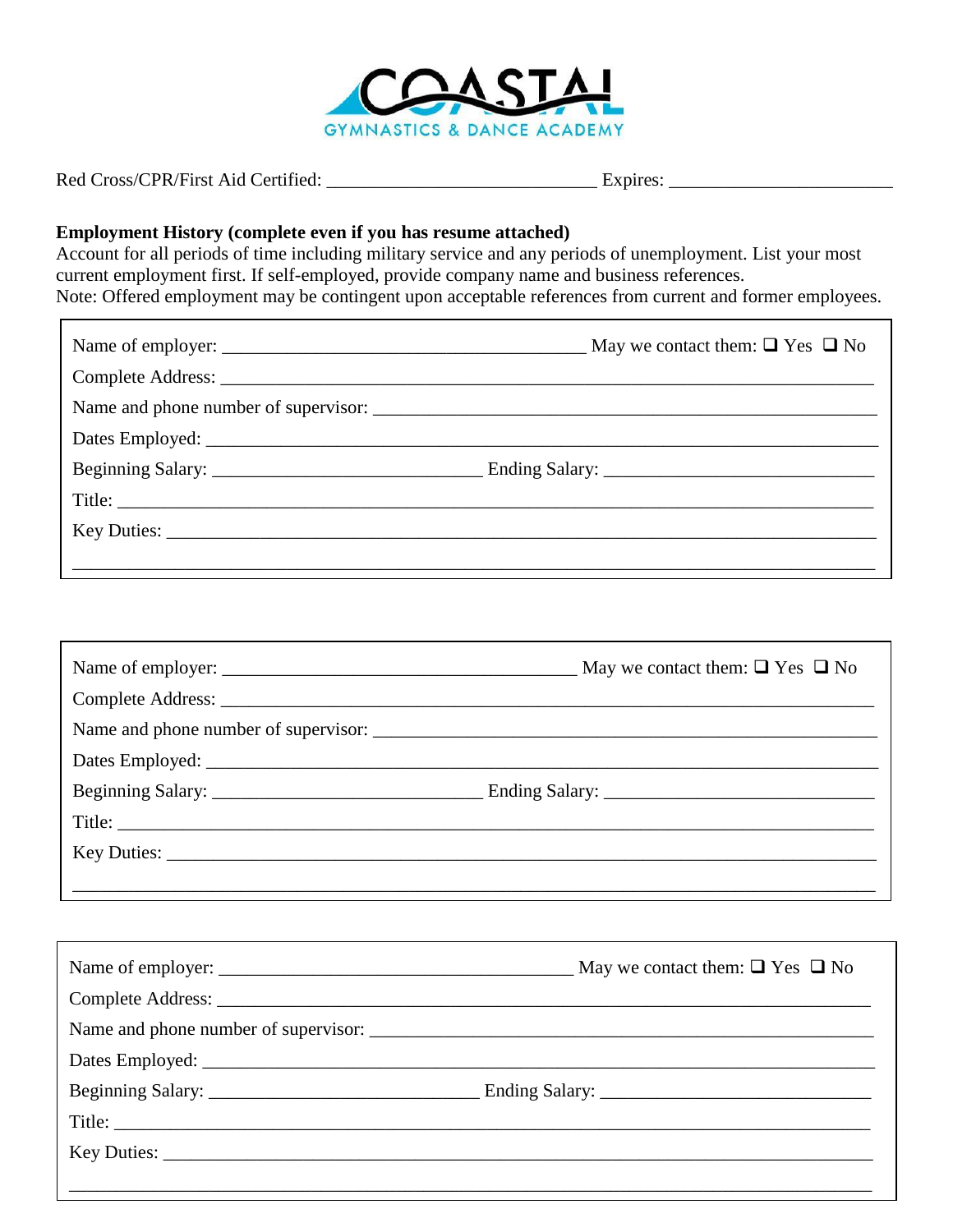

### **Education**

| School Name & Location                       | Year | Major | Degree |
|----------------------------------------------|------|-------|--------|
|                                              |      |       |        |
|                                              |      |       |        |
|                                              |      |       |        |
|                                              |      |       |        |
|                                              |      |       |        |
| <b>Gymnastics Experience</b>                 |      |       |        |
| Experience in years (teaching):              |      |       |        |
| Pre-k/Rec: Compulsory: Compulsory: Optional: |      |       |        |
|                                              |      |       |        |
|                                              |      |       |        |
|                                              |      |       |        |
|                                              |      |       |        |

## **General: YOU MUST ANSWER ALL QUESTIONS IN THIS SECTION**

Note: a conviction or pending charge will not automatically disqualify you from consideration. However, your failure to list a conviction, pending charge or guilty plea (except those protected by law from disclosure) will disqualify you from further consideration.

- 1. Have you ever been convicted under any criminal law; including any plea of "guilty", "no contest" or "deferred adjudication" (excluding minor traffic violations)  $\Box$  Yes  $\Box$  No If yes, where, when and what was the disposition:
- 2. Do you have any charges or prosecutions pending?  $\Box$  Yes  $\Box$  No
- 3. Have you ever been fired from a job or asked to resign?  $\Box$  Yes  $\Box$  No
- 4. Do you have any relatives employed by this organization?  $\Box$  Yes  $\Box$  No

#### **References:**

Give at least three references (including one family member) who are familiar with your qualifications.

| Name | Address | <b>Phone Number</b> | Occupation |
|------|---------|---------------------|------------|
|      |         |                     |            |
|      |         |                     |            |
|      |         |                     |            |
|      |         |                     |            |
|      |         |                     |            |
|      |         |                     |            |